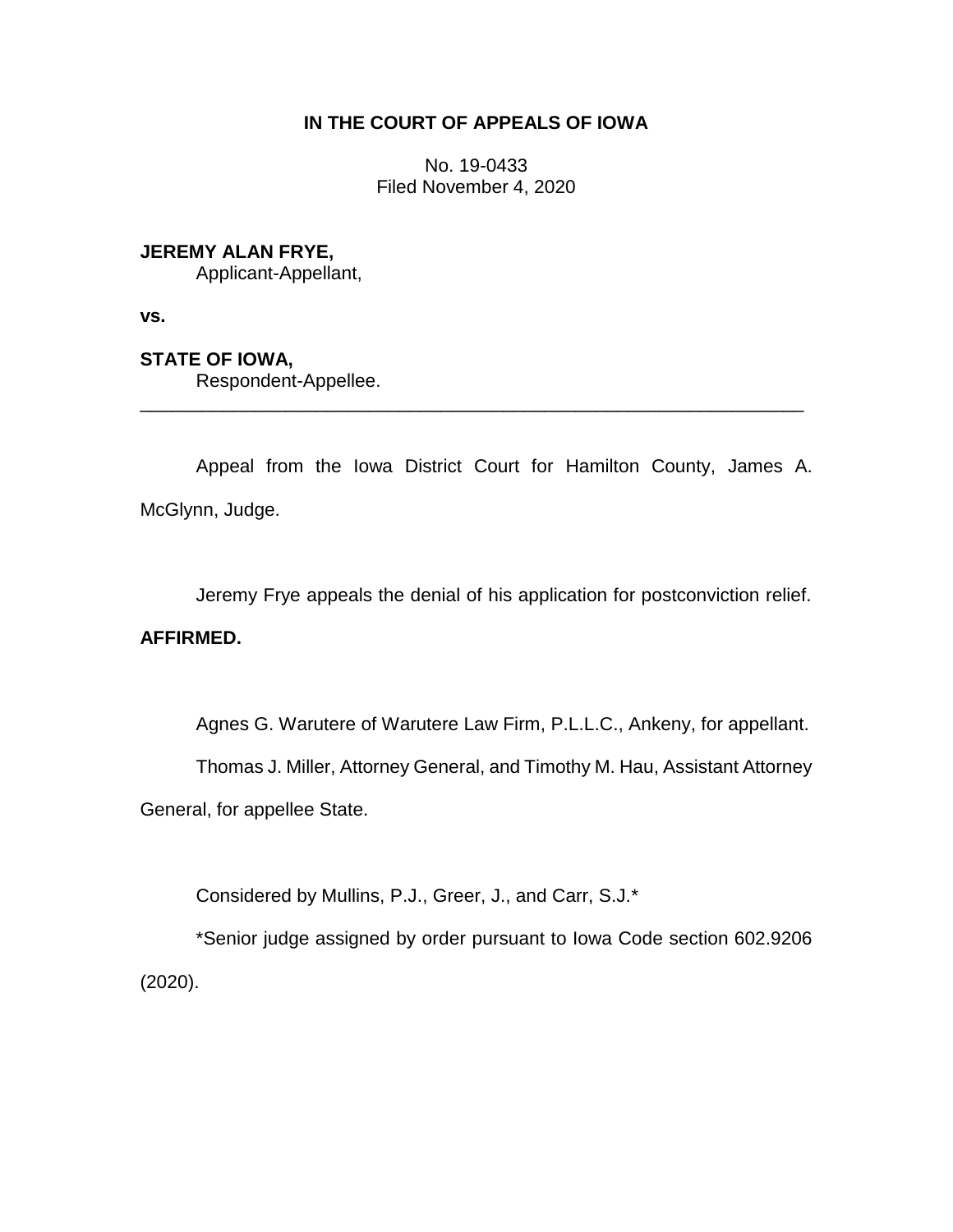#### **CARR, Senior Judge.**

Jeremy Frye appeals the denial of his application for postconviction relief (PCR) after pleading guilty to one count of carrying weapons. His conviction stems from an incident when Frye went to a store and encountered a woman who had obtained a temporary protective order prohibiting Frye from having contact with her. Frye was already the subject of an outstanding warrant based on his alleged violation of that order, and the woman's mother contacted law enforcement to report Frye's presence. Frye was sitting in his vehicle outside the store when an officer arrived, and Frye informed the officer that he had a handgun in his vehicle. Because Frye's license for concealed carry had expired, the State charged Frye with carrying weapons.

Frye filed a PCR application in which he claimed his trial counsel was ineffective by allowing him to plead guilty after advising him that the defense of compulsion was inapplicable. We review a claim of ineffective assistance of counsel de novo. *See Lamasters v. State*, 821 N.W.2d 856, 862 (Iowa 2012). To succeed on an ineffective-assistance claim, Frye must show counsel breached a duty and prejudice resulted. *See id*. We may affirm if either element is lacking. *See id*. A breach of duty occurs if counsel's performance falls below the standard of a reasonably competent attorney. *See id.* Prejudice occurs if the outcome of the proceeding would have differed had counsel performed effectively. *See id.*

Iowa Code section 704.10 (2016) states:

No act, other than an act by which one intentionally or recklessly causes physical injury to another, is a public offense if the person so acting is compelled to do so by another's threat or menace of serious injury, provided that the person reasonably believes that

2